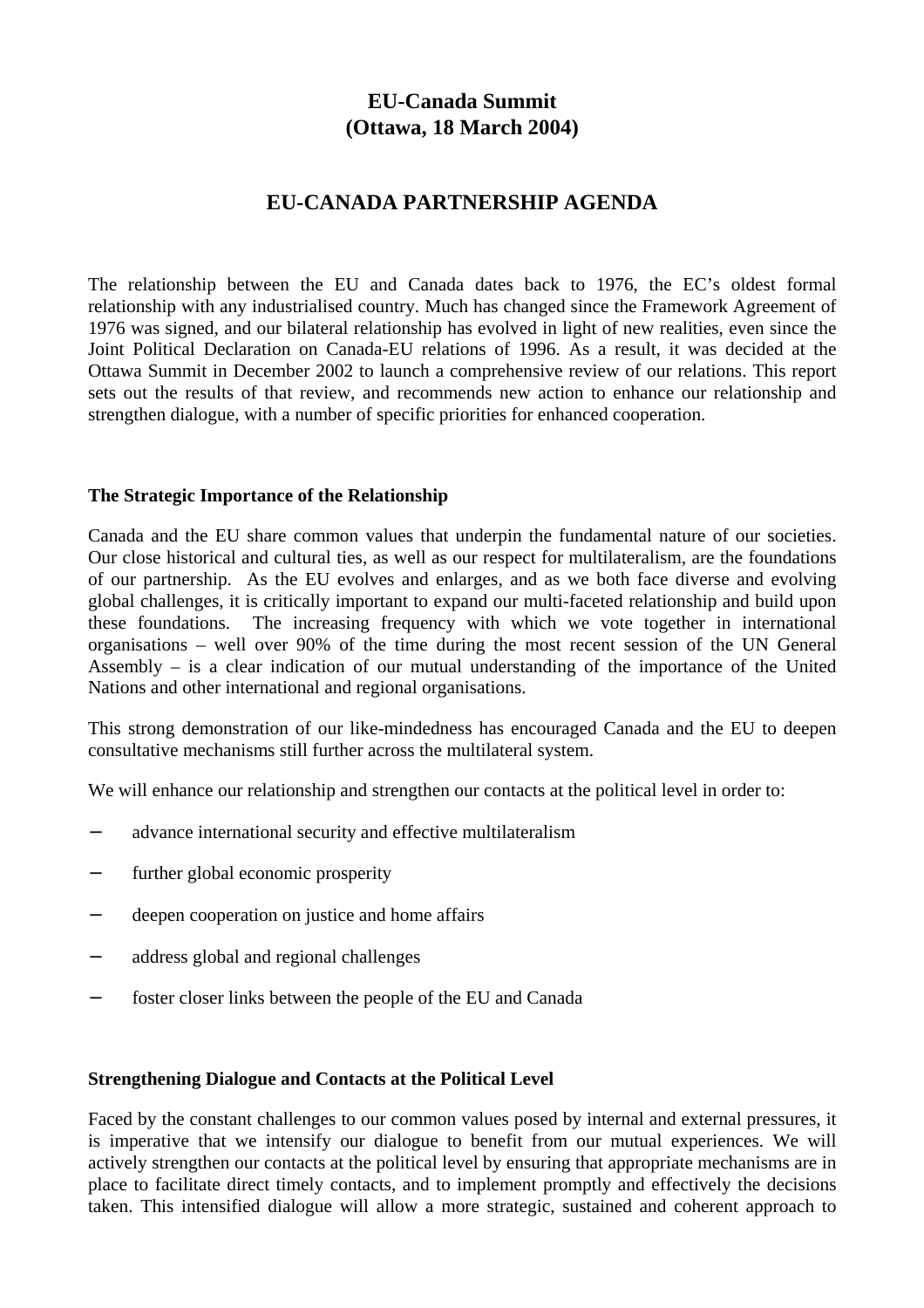issues affecting Canada and the EU involving an increasingly wide range of sectors. This rich dialogue will be conducted at many different levels, including inter-parliamentary contacts, and include areas beyond trade and foreign policy**<sup>1</sup>**.

In order to manage the growing Canada-EU relationship effectively and to identify areas in which our dialogue should be strengthened, Canada and the EU will:

- − maintain the high level dialogue at Summit and Ministerial level on critical issues facing the international community;
- make full use of opportunities for contacts between Canadian Ministers and their EU counterparts on policy issues of mutual relevance;
- − establish a Coordination Group to ensure the prompt and effective implementation of decisions taken at the political level, to review all elements of the relationship and ongoing discussions between Canada and the EU, to identify new areas for cooperation, and to prepare meetings at Summit and ministerial level;
- − bring the legal framework governing EU-Canada relations up to date, once the enlarged EU has concluded its process of constitutional reform.

## **A. Advancing International Security and Effective Multilateralism**

Canada and the EU are committed to advancing international peace and security through a more effective multilateral system and through the promotion of the international rule of law. The EU-NATO relationship is an important expression of the transatlantic partnership. We share common values of democracy, respect for human rights and the rule of law. We will**:**

- − strengthen our common approaches to international issues. This includes consultations between leaders, foreign ministers, political directors, and Troika meetings at the diplomatic level.
- work together to tackle the preeminent threats to global security: terrorism, proliferation of weapons of mass destruction, failed states and poverty. The recent EU Security Strategy marks an important contribution to this and Canada will cooperate with the EU as it implements its strategy. Canada and the EU will cooperate on efforts to prevent the proliferation of weapons of mass destruction, particularly through strengthening the implementation of and compliance with disarmament and non-proliferation treaties and agreements, and the further development of verification instruments. We are both supporting the G-8 Partnership Against the Spread of Weapons of Mass Destruction, as agreed to at the Kananaskis Summit in 2002.
- work together to strengthen transatlantic security, taking into account the central role of the existing transatlantic security architecture between Europe and North America.

 $\overline{a}$ 

**<sup>1</sup>** Such as: environment, justice and security, migration and integration, fisheries, education, culture, northern development and indigenous issues, youth exchanges and transport security.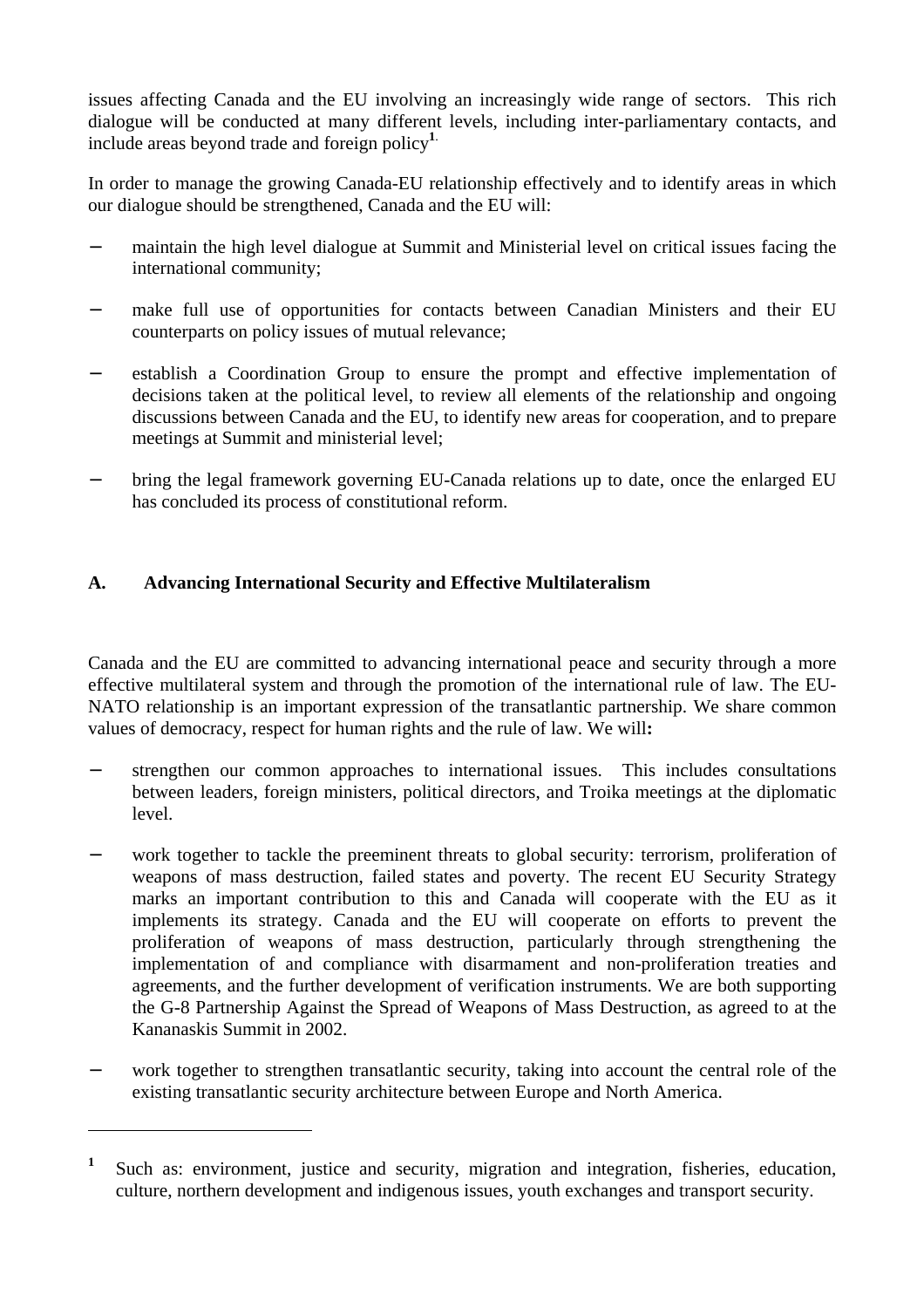enhance cooperation in EU crisis management missions and peace-keeping operations and give consideration to the negotiation of ways to define Canadian participation in such missions, through agreed effective implementation of the Conclusions of the Seville European Council.

Canada and the EU attach great importance to the functioning of the multilateral system, particularly the role of the United Nations in maintaining world peace and the international rule of law.

To ensure the effectiveness of the multilateral system we will:

- work together to help reinvigorate the UN and to develop initiatives to make multilateralism more effective, through examining joint approaches on issues such as sustainable development, human rights, humanitarian assistance and peacekeeping.**.**
- − continue, as we have done in the past, to seek agreement on new rules governing international action on the protection of a population from the effects of civil conflict and state failure taking into account the report of the International Commission on Intervention and State Sovereignty: The Responsibility to Protect.
- work together to ensure the full establishment of the jurisdiction of the International Criminal Court.
- enhance efforts to coordinate positions in advance of international meetings, including in the field of human rights and other humanitarian fields.
- − seek greater collaboration among nations to ensure that economic policies are coherent and linked with enhanced policies and programmes in support of developing countries' efforts to: (1) alleviate hunger, poverty and disease (2) enhance their social infrastructure, and (3) help raise standards of living.
- enhance our capacity to coordinate the delivery of démarches in other third countries, through systematic and regular contact at the diplomatic level.
- share experience and expertise in engaging NGOs through formal consultations, and in the field.
- − continue to reinforce our co-operation in multilateral fora in the field of development assistance including in the context of international efforts to harmonise donor practices and cooperate more actively at the bilateral level. We will enhance the frequency and level of contact between the Canadian International Development Agency and EU agencies responsible for development assistance, in order to capitalise on common approaches.
- − work together in the context of the Africa Partnership Forum to broaden international political and practical support for the New Partnership for Africa's Development (NEPAD), a pledge by African leaders reflecting their common vision for Africa.
- enable access to medicines for those who need it to address public health problems in developing countries, particularly, though not exclusively, in Africa. Canada and the EU are committed to contribute to this goal by encouraging companies to provide medicines to the developing world at affordable prices and by enacting legislation to implement the August 30th 2003 WTO Decision on the TRIPs Agreement and Public Health.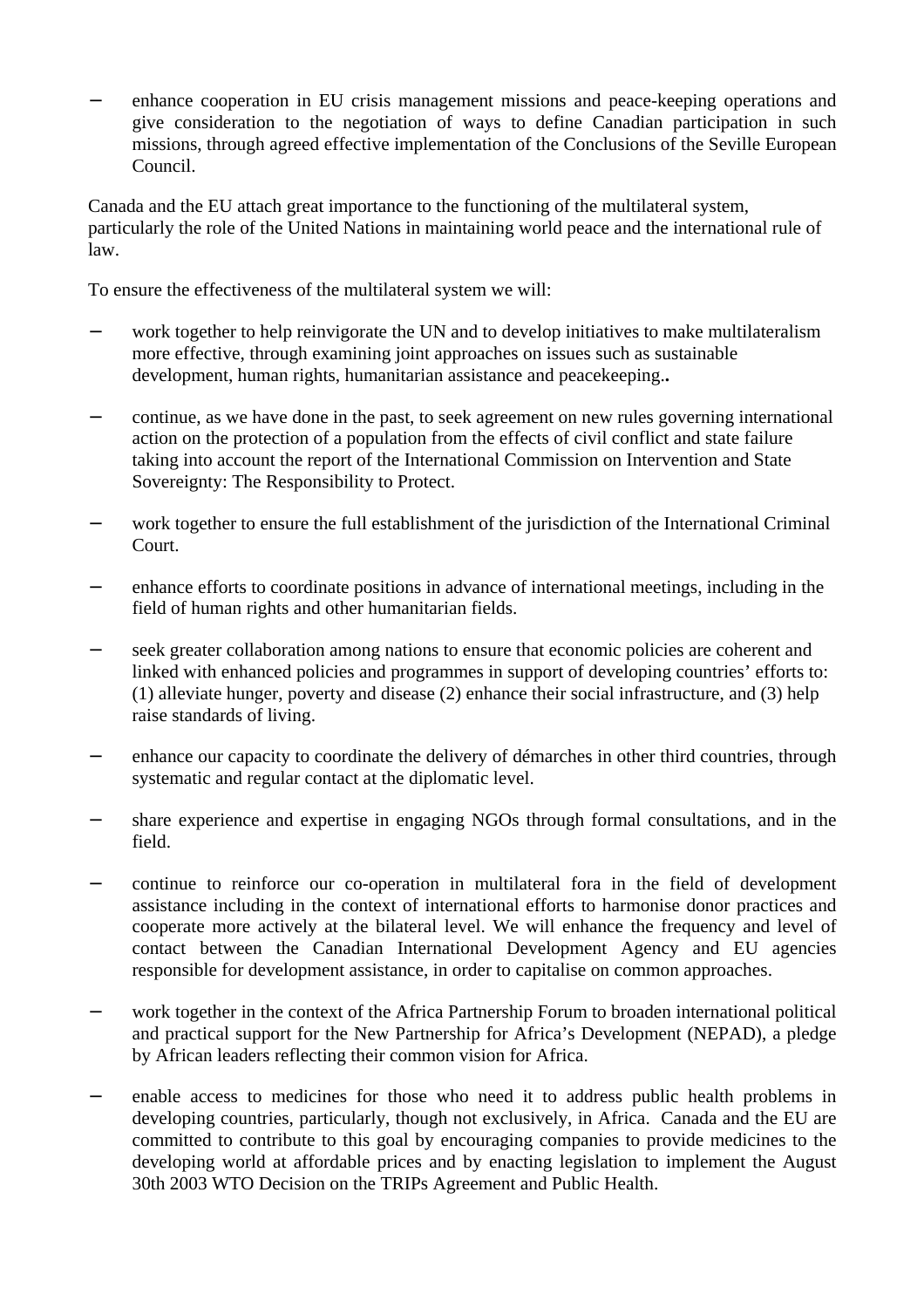- − explore the possibility of closer coordination in other international or regional organisations in which they participate, including where appropriate UN specialised agencies and subsidiary organs and regional organisations such as the OSCE and OECD.
- seek to cooperate more closely within international financial institutions such as the European Bank for Reconstruction and Development.

## **B. Advancing Global Economic Prosperity**

Canada and the EU are key trading and investment partners. We are committed to the promotion of global economic growth and prosperity, and we share the belief that the liberalisation of trade and investment plays a major role in this respect.

Canada and the EU confirm their full support for the WTO as the best framework for a strong, inclusive, rules-based, global trading system. We commit ourselves to working towards an ambitious outcome to the Doha Development Agenda and to making decisive progress during 2004.

In addition, we will consolidate and further enhance our bilateral economic partnership. We are living in an increasingly interdependent economic space, and, as a result, foreign direct investment and regulatory issues have increased in relative importance.

To address this new reality, we will take the necessary steps on both sides to open formal negotiations for a forward-looking bilateral Trade and Investment Enhancement Agreement with the intention of facilitating and strengthening bilateral trade and investment flows, focussing on the new challenges facing our bilateral economic relations, notably regulatory barriers to trade and investment.

Canada and the EU have also agreed to develop a voluntary framework for regulatory co-operation to enhance the use of best practices, improve the effectiveness of regulatory initiatives and facilitate trade and investment.

Science and technology and innovation are critically important to our economic prosperity. We will intensify our cooperation by organising thematic workshops to examine areas of collaboration and increasing partnerships under the EU's Sixth Framework Programme, by raising awareness of collaborative opportunities and by developing approaches to aid in the creation of partnerships. There were at least 75 collaborative S&T projects under the EU's Fifth Framework Programme (1998-2002), with the active involvement of about 80 Canadian researchers, as well as several hundred EU researchers. In addition to cooperation between Canada and the EU there are a multitude of existing bilateral agreements between Canada and EU Member States on science and technology, involving governmental institutions, university research centres, private foundations or the private sector. The EU and Canada will continue to intensify their cooperation in the area of electronic communications and information technology.

In the field of transportation, the EU and Canada will:

enhance cooperation in transportation so that the transatlantic flow of goods, peoples and services is not disrupted by new security measures.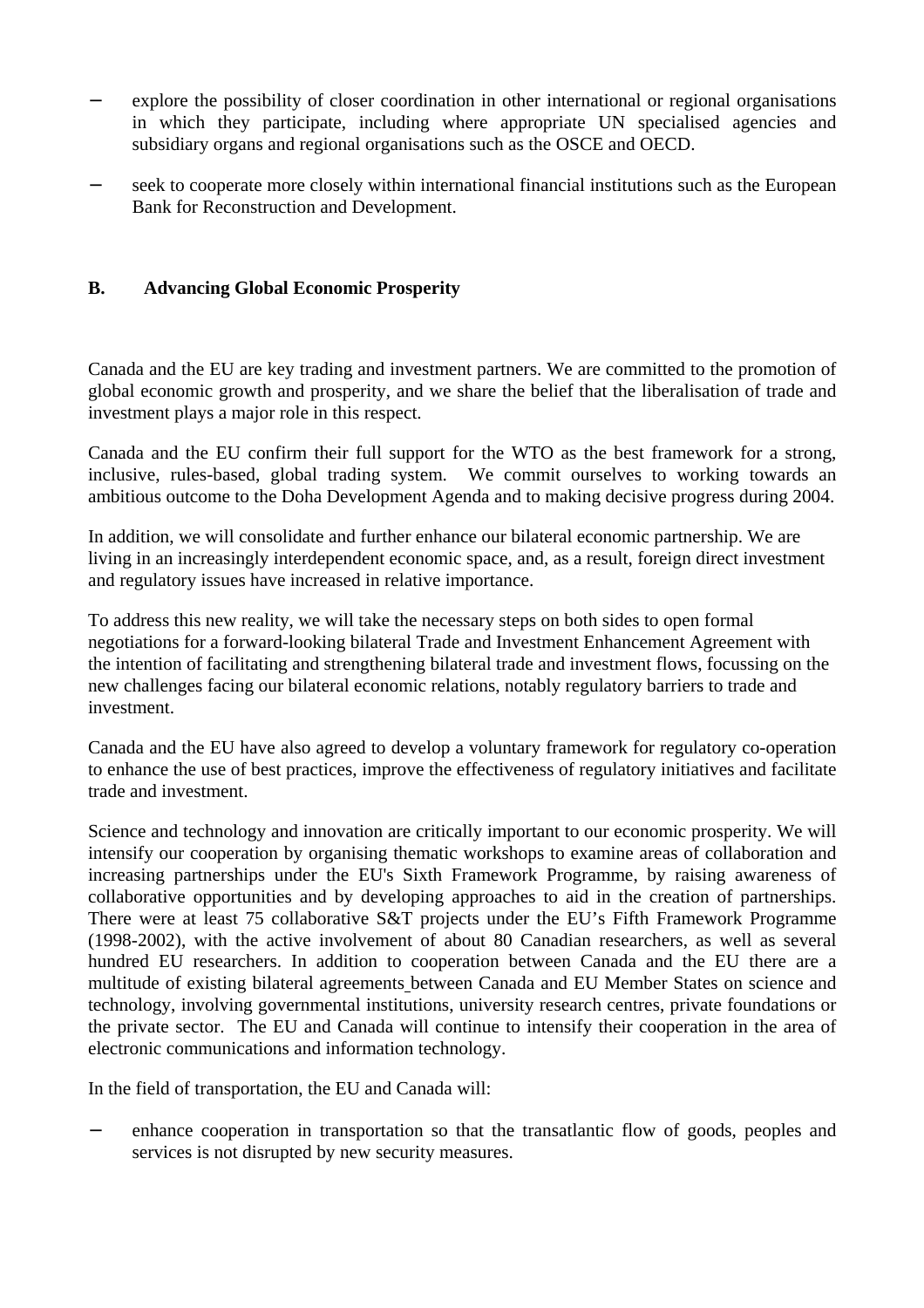- − work together to promote international measures to facilitate the travel of legitimate passengers, while maintaining a high level of air transport security.
- − conclude negotiations on sharing Advanced Passenger Information and Passenger Name Records.
- negotiate an agreement to enhance maritime security through an advanced container initiative and develop a multilateral agreement for the shipment of maritime cargo.
- − pursue high-level dialogue on customs issues.
- explore options for negotiating further enhancements in air services.

#### **C. Advancing Cooperation on Issues of Justice and Home Affairs**

Canada and the EU share common objectives in the field of justice and home affairs, both in terms of the ongoing fight against terrorism and organised crime and in the context of safeguarding civil liberties. The movement of people, migration and asylum are also key issues in terms of global governance. To this end, we will:

- − strengthen judicial cooperation through Canada's continued active engagement with Eurojust.
- − conclude an operational agreement between Canada and Europol.
- − consider agreements on extradition and mutual legal assistance to supplement the agreements Canada already has with EU Member States.
- − Enhance cooperation to increase legitimate movement of people between Canada and the EU.
- − continue to cooperate on migration and asylum issues. We will develop a high level exchange of information on policy and programs pertaining to immigration, security and protection.
- exchange information on best practices concerning the integration of immigrants, building on the success of the recent EU-Canada Immigrant Integration Forum "Making Immigrants Part of Society: the Canadian Experience" building on numerous initiatives between Canada and EU Member States.
- improve the exchange of strategic, tactical, technical and operational information, and cooperate in policy development, with a view to combating illegal and irregular migration.
- − pursue coordinated action through international institutions to enhance the protection of refugees through the development of durable solutions, including third-country resettlement, where appropriate, while maintaining the integrity of our asylum systems.
- − explore opportunities to co-ordinate still further our policies and procedures on return, for example in the development of strategies for dealing with unco-operative receiving countries, transiting removals, and the establishment of best practices and common principles.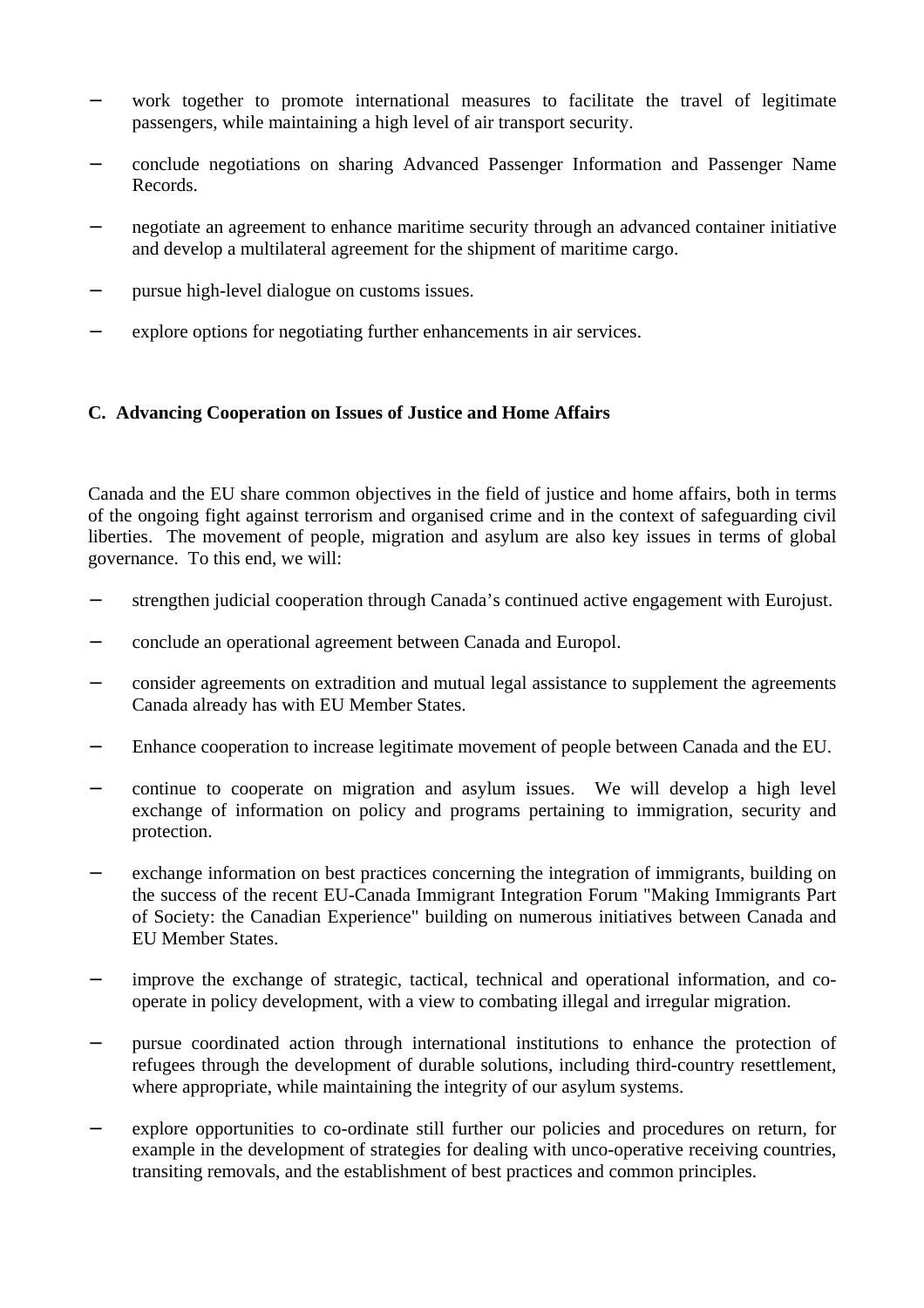#### **D. Cooperating on Global and Regional Challenges**

Canada and the EU share a number of common policy approaches and commit themselves to cooperating to address both global and regional challenges. In particular, we are committed to looking at ways of cooperating to ensure the better management of the global commons.

We both recognise the importance of dialogue and cooperation on a wide range of environmental issues. We will work towards the timely entry into force of the Kyoto Protocol, thus reaffirming our strong commitment to the UN Framework Convention on Climate Change and the Kyoto Protocol. We will examine ways to extend our cooperation in researching alternative energy technologies and energy efficiency. We will further our exploratory discussions on the negotiation of an agreement linking our respective emissions trading regimes within the framework of the Kyoto Protocol. We will initiate consultations on the means to reinforce our efforts to combat climate change beyond 2012.

Canada and the EU will work towards common conservation objectives in regional fisheries management organisations like the North West Atlantic Fisheries Organisation.

Canada and the EU will maintain an open and transparent dialogue on fisheries issues with all parties concerned including the fisheries industry. Our dialogue will take into account international instruments such as the United Nations Convention on the Law of the Sea and the United Nations Agreement on Straddling and Highly Migratory Stocks.

Canada and the EU will work together through the Forest Law Enforcement and Governance (FLEG) and other multilateral processes to combat illegal logging and trade in illegally harvested wood in the world's priority problem areas.

Canada and the EU have shared interests and concerns in the North, as stated in our 1999 Joint Statement on Northern Cooperation. This EU-Canada Statement has been the framework that guides our cooperation in the North. The EU's and Canada's Northern dimension policies recognise each other as key partners in the North. In the context of the Northern Dimension, Canada and the EU will:

- − identify and pursue coordinated actions in the field of the environment including climate change, sustainable development and trans-boundary pollutants, especially through the EU Northern Dimension Environmental Partnership.
- − work in partnership on the development and implementation of the EU Northern Dimension Partnership for Heath and Social Well-being, launched in Oslo on 27 October with Canada among its founding partners.
- identify ways to strengthen links in education through the University of the Arctic and, where appropriate, the Canada-EU Higher Education Agreement.
- − enhance cooperation in areas of emerging interest including transportation and communication, legal instruments, and economic development and capacity building in Russia.